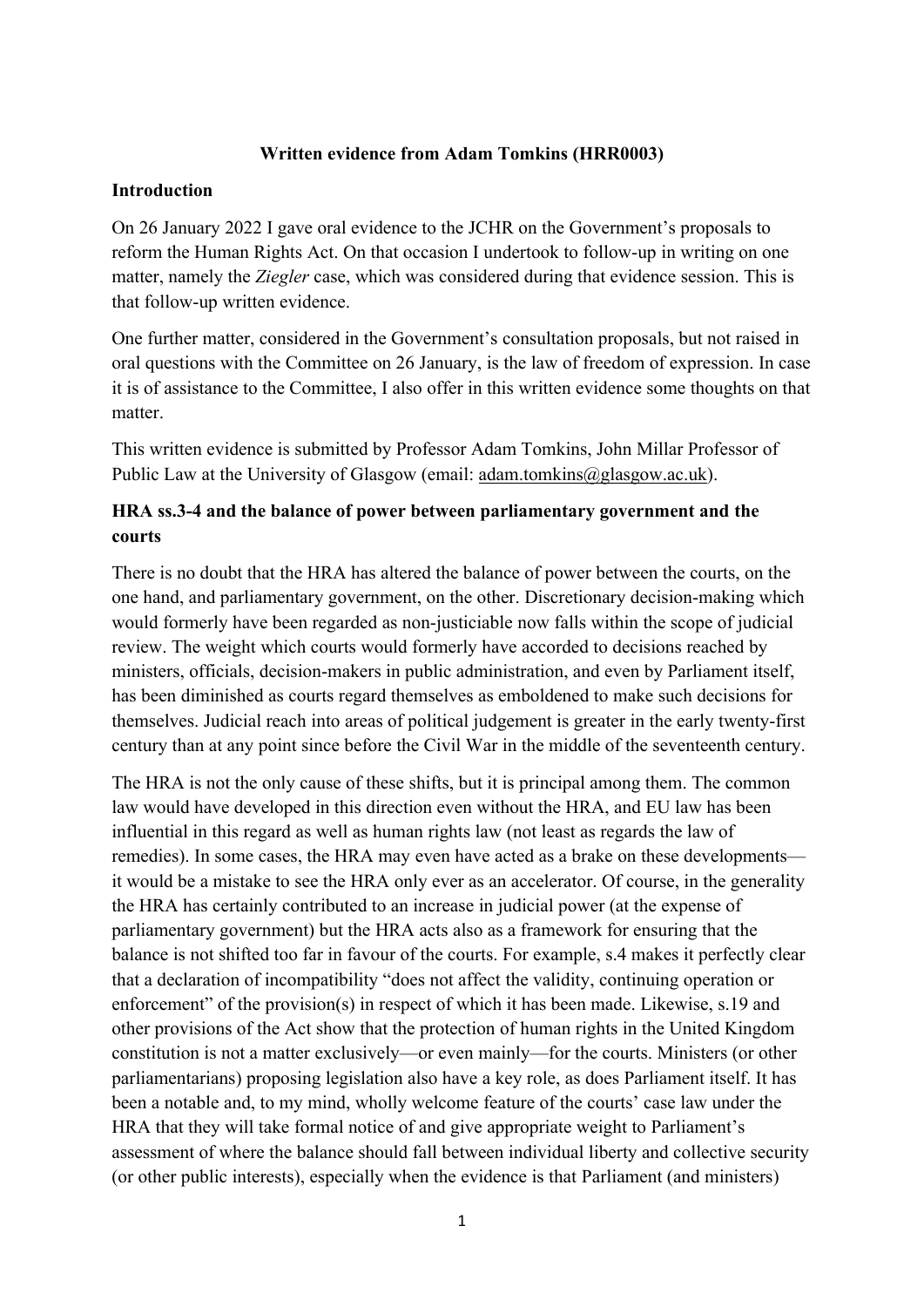have thought about these matters carefully. The unanimous decision of the House of Lords in the *Animal Defenders International* case ([2008] UKHL 15) is a good example of this.

Whilst there has been a clear shift in the balance of power the courts have, on the whole, exercised their increased constitutional powers responsibly. By and large, the shift in the balance of power has not been especially problematic. There are notable exceptions, such as where courts have given too much emphasis to the Article 8 right to respect for family life and insufficient weight to the compelling public interest in deporting people whose presence in the UK is not conducive to the public good (because they have committed a criminal offence, for example). Parliament legislated on this matter in the Immigration Act 2014, authoritatively setting out how the proportionality balance is to be understood as regards deportation cases.

Despite exceptions such as this, however, the overall picture is positive and, moreover, it is improving.

For example, earlier Supreme Court case law suggesting that the Article 14 right to freedom from discrimination can be used to attack aspects of our social security law as legislated for by Parliament was checked last year in the critical decision of *SC, CB and others* ([2021] UKSC 26). In that case, a unanimous seven-strong panel of the Supreme Court ruled that parliamentary decisions about welfare reform should be respected by the courts unless they are "manifestly without reasonable foundation". The Supreme Court took the opportunity in the same case to repeat the dictum that "the democratic process is liable to be subverted if, on a question of moral or political judgment, opponents of [legislation] achieve through the courts what they could not achieve in Parliament".

Likewise, the Supreme Court set out with clarity in the *Begum* case ([2021] UKSC 7) how judicial review of sensitive ministerial decisions taken in the name of national security need to be accorded weight and respect even when they engage an individual's Convention rights. Cases such as these two—both decided by unanimous panels of Supreme Court justices in 2021—underscore that, even though the constitutional balance between the courts and parliamentary government has undoubtedly shifted under the HRA, the courts have taken care to ensure that no new era of judicial supremacy has emerged. The powers of the courts and of parliamentary government are still held in balance—as they always have been—it is just that the balance has shifted.

It is critical, though, that however and wherever the balance is set, Parliament has the last word. The HRA protects and does not undermine the sovereignty of Parliament. The HRA protects and does not undermine the fact that it is the task of the courts to interpret and to give effect to Parliament's legislation. Such, at any rate, is the theory. In practice, the high ideals of this theory have not always been adhered to. This is a problem, and the Government is right to seek to address it. The problem is best exemplified by considering two cases, *Ghaidan v Godin-Mendoza* [2004] UKHL 30 and *DPP v Ziegler* [2021] UKSC 23.

*Ghaidan* is a relatively early case, but it remains the leading authority on the meaning. application and limits of s.3, and of its relation to s.4. It is generally regarded as a good decision, in that it distanced the law from some of the wilder dicta (of Lord Steyn) in *R v A*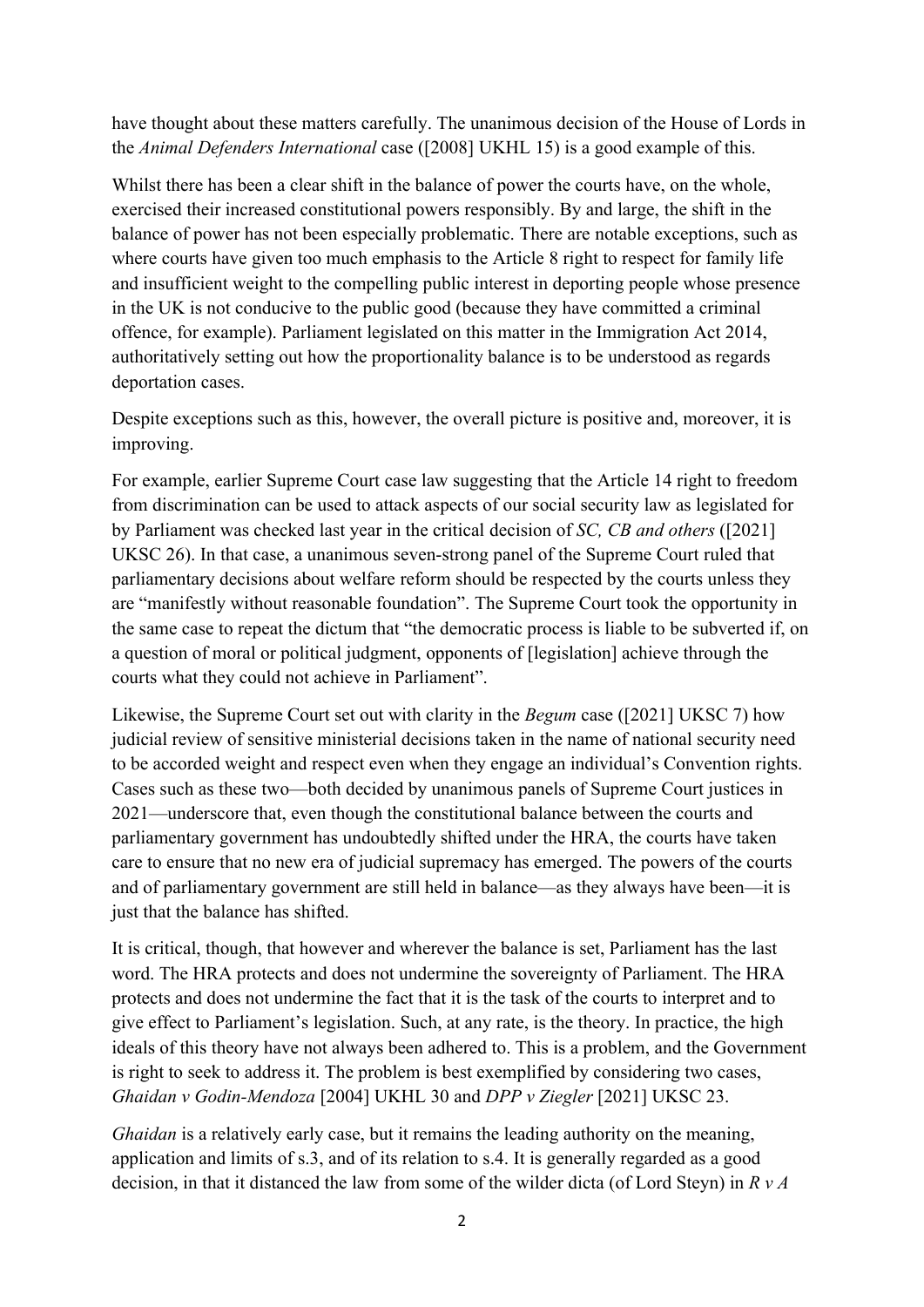that had suggested that s.3 mandated "strained" readings of legislation which could not be justified linguistically by reference to the words Parliament had chosen to use. The Court of Appeal in *Re S* also stretched the meaning of s.3 (in a manner that was correctly overruled by the House of Lords). It was in this context that *Ghaidan* was decided.

*Ghaidan* does not go as far as Lord Steyn had gone in *R v A*, nor as far as the Court of Appeal had gone in *Re S*. In these respects it is to be welcomed. However, it should not be underestimated how far the majority of the House of Lords in *Ghaidan* was still prepared to go in terms of giving the courts licence to stretch the meaning of legislation. Lord Nicholls, giving the leading speech in *Ghaidan*, said the following:

- Even if there is no doubt or ambiguity about the meaning of legislation, s.3 of the HRA may none the less require legislation to be given a meaning different from that which it would have under ordinary canons of construction (para 29).
- As such, "the interpretative obligation decreed by section 3 is of an unusual and farreaching character" (para 30).
- Section 3 may require a court to depart from the unambiguous meaning legislation would otherwise bear (para 30) – "in the ordinary course the interpretation of legislation involves seeking the intention reasonably to be attributed to Parliament in using the [statutory] language in question, [whereas] s.3 may require the court to depart from this legislative intention, that is, depart from the intention of the Parliament which enacted the legislation" (para 30).
- "The mere fact [that] the language under consideration is inconsistent with a Convention-compliant meaning does not of itself make a Convention-compliant interpretation under s.3 impossible" (para 32).
- "Section 3 … is … apt to require a court to read in words which change the meaning of the enacted legislation, so as to make it Convention-compliant" (para 32). However, such a reading cannot be "inconsistent with a fundamental feature of the legislation"—words implied into the legislation must "go with the grain of the legislation" (rather than cut across it) (para 33).

Lord Millett dissented. He focused on the fact—surely incontrovertible!—that s.3 requires courts to read and to give effect to legislation compatibly with Convention where this is possible (his emphasis: para 63). This is a power to interpret legislation: it is not a power to re-legislate. It must be possible to read the legislation Parliament has enacted compatibly with Convention rights—if such a reading is impossible, the remedy lies in s.4 (the declaration of incompatibility), not in stretching the judicial power of interpretation in s.3 so that it becomes, in effect, a power to re-legislate. The reading offered by the court must be possible, Lord Millett stressed, "by a process of interpretation alone" (para 66).

I would respectfully submit that, in this part of his judgment, Lord Millett was correct. It should be noted, however, that he then went on to say the following:

"I respectfully agree with … Lord Nicholls that, even if, construed in accordance with ordinary principles of construction, the meaning of legislation admits of no doubt, s.3 may require it to be given a different meaning. It means only that the court must take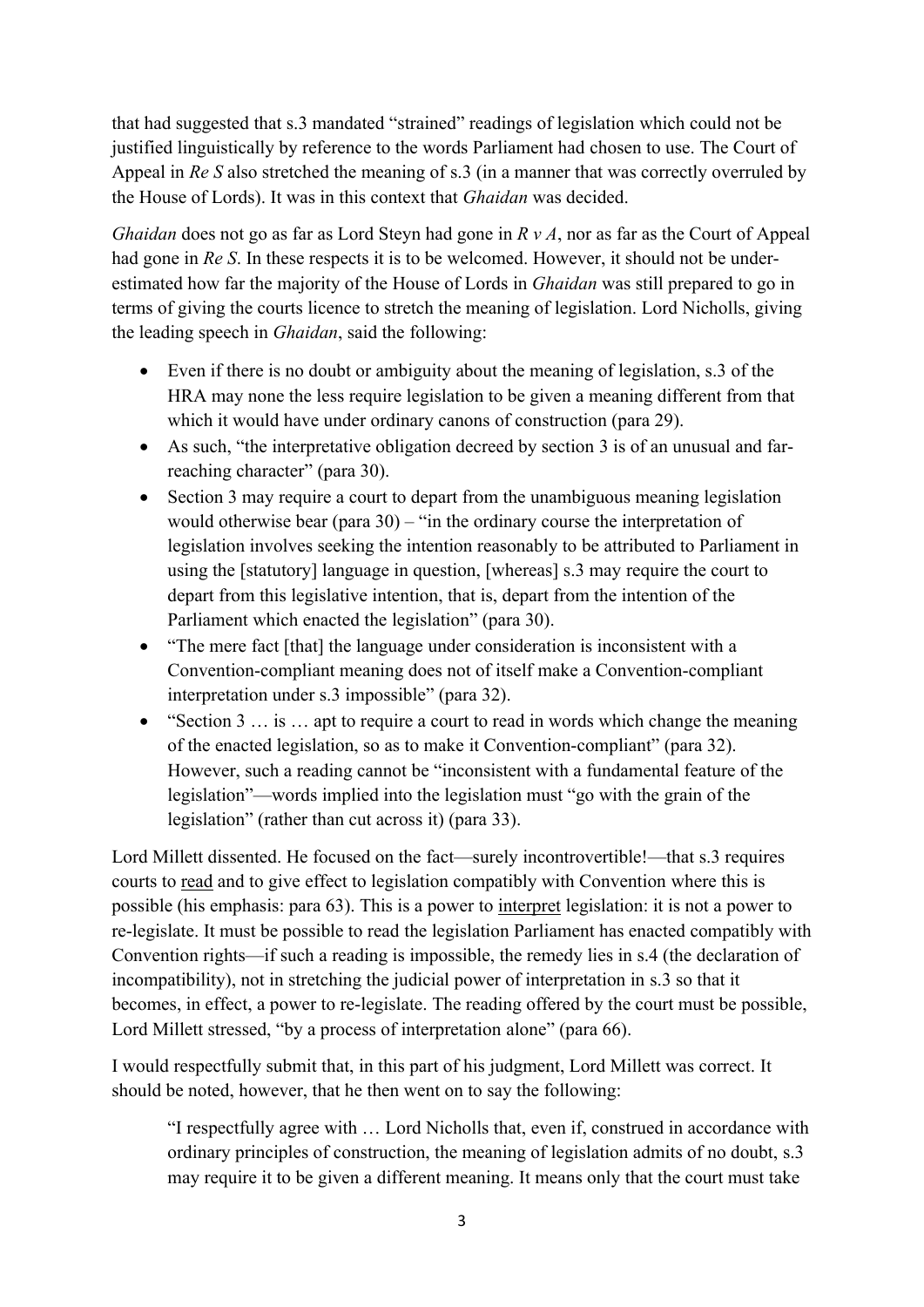the language of the statute as it finds it and give it a meaning which, however unnatural or unreasonable, is intellectually defensible. It can read in and read down; it can supply missing words, so long as they are consistent with the fundamental features of the legislative scheme; it can do considerable violence to the language and stretch it almost (but not quite) to breaking point …" (para 67).

I would respectfully submit that, in these dicta, even Lord Millett's dissent in *Ghaidan* goes too far. In my view, no court in the United Kingdom should regard itself as having licence to do any violence, let alone "considerable violence", to the words Parliament has enacted onto the statute book. Legislation must be interpreted faithfully—to seek to give it a meaning that is either "unnatural" or "unreasonable" is constitutionally inappropriate.

Even if it is the case, therefore, that the House of Lords was more cautious in terms of the reach of section 3 in *Ghaidan* than it had been in *R v A* (or than the Court of Appeal had been in *Re S*), it is none the less the case that *Ghaidan v Godin-Mendoza* is authority for propositions of law which should have no place in the United Kingdom. Our constitution is founded on two core principles: that the United Kingdom Parliament may make or unmake any law whatever, and that no court or tribunal may override or set aside Parliament's properly enacted legislation. Section 3 of the Human Rights Act should always have been read and given effect in the light of, and subject to, those core principles. That has simply not happened—as *Ghaidan v Godin-Mendoza* amply illustrates—and Parliament should now legislate to correct this matter.

The much more recent case of *DPP v Ziegler* [2021] UKSC 23 illustrates why this is so. This is a case that shows the real power of the HRA. The Highways Act 1980, s.137, provides that "If a person, without lawful authority or excuse, in any way wilfully obstructs the free passage along a highway he is guilty of an offence". By majority of three votes to two, the Supreme Court reinterpreted that provision in effect to mean as follows: "If a person wilfully obstructs the highway in a manner that disproportionately obstructs free passage along it, he may be guilty of an offence but only if that would not be a disproportionate interference with his or her right to freedom of peaceful assembly under Article 11 ECHR."

What had happened in the case was this: Ziegler blocked an access road to London's Excel Centre for ninety or more minutes. The road was blocked in both directions, but it was only an access road to the Excel Centre (where an arms fair was taking place, against which Ziegler was protesting). Ziegler was charged with the offence contrary to s.137. The Divisional Court upheld the charge, but the Supreme Court, by majority, overturned the Divisional Court on the basis that to charge Ziegler in these circumstances was a disproportionate interference with their right to freedom of assembly under Article 11 ECHR. The length of the obstruction (ninety+ mins), the nature of the road, and the reasons for the protest all needed to be weighed up—only if the police concluded that Ziegler's right to protest was outweighed by the public's right to use the highway for passage would a charge under s.137 be proportionate.

That is fine, one may think (or one may not), but it is clearly not what s.137 says. Yet it is what the Supreme Court pretended s.137 says. The ruling has been condemned by senior police officers, who worry that obstruction of the highway has become more or less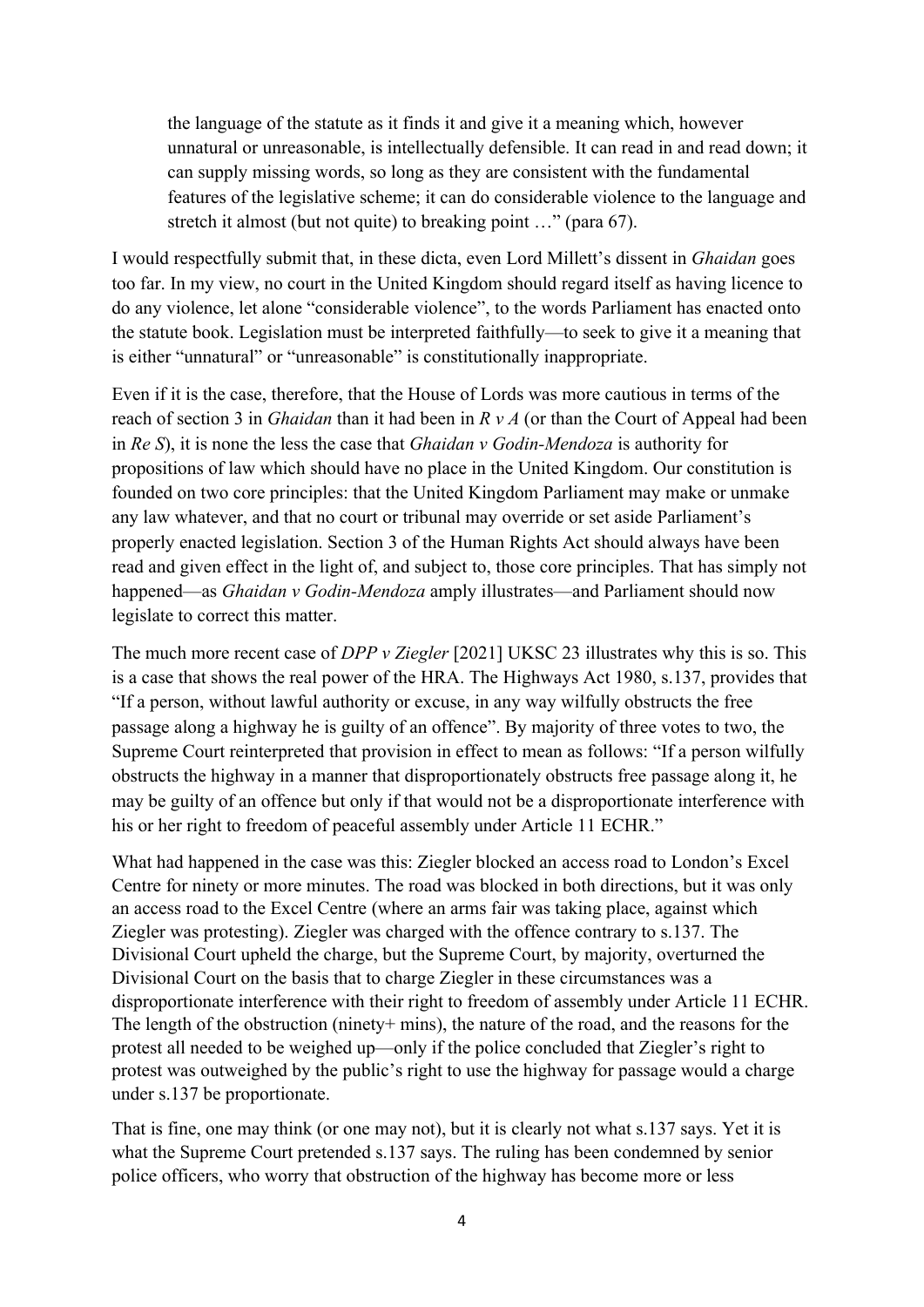unpoliceable as a result of the ruling. It may very well be that the Home Office will have to bring forward fresh legislation to clarify the matter. Regardless, the point for present purposes is plain: under s.3 of the HRA the courts regard themselves as having licence to rewrite the statute book, and that is simply and straightforwardly inappropriate in the United Kingdom's constitution.

Conclusion on s.3: Section 3 of the HRA should, in my view, be amended so that it reads along the following lines:

(1) In general, legislation should be read and given effect in a way that is compatible with the Convention rights.

(2) Subsection (1) is a power to interpret legislation. It is not a power enabling courts or tribunals to rewrite legislation. In particular, subsection (1) should not be read or given effect such that it would enable legislation to be given an unnatural or unreasonable meaning.

(3) Where legislation cannot be read or given effect compatibly with the Convention rights, the courts may consider whether a declaration of that incompatibility should, in all the circumstances, be made.

(4) A declaration of incompatibility does not affect the validity, continuing operation, or enforcement of the provision or provisions in respect of which it has been made.

## **Freedom of expression in today's United Kingdom**

The Government is right to identify freedom of expression as a particularly important, indeed foundational, human right. The Government is also right to note that this freedom is under direct attack in today's United Kingdom. The threat to free speech comes not from any public institution—and not from case law—but from the rising tide of intolerance and censoriousness that marks a number of areas of contested public debate in today's Britain. Two examples will suffice as illustrations: debates about transgender identity and trans rights; and discussion of Israel, Palestine, Zionism and antisemitism.

In my final six months as an MSP I was elected Convener of Holyrood's Justice Committee. As Convener, I helped to steer through its parliamentary passage the single most controversial piece of legislation the Scottish Parliament has yet enacted—the Hate Crime and Public Order (Scotland) Act 2021. This legislation attracted a higher number of written submissions of evidence than any previous Bill introduced into the Parliament. During its passage the Bill was substantially amended. As enacted I do not consider the legislation to be a threat to free speech—but as first introduced the Bill certainly would have been. In the end, I was unable to vote for the Bill for other reasons, unconnected to its treatment of freedom of expression. What follows is a dispassionate and objective analysis of what the Act does, and how it seeks to protect free speech.

The controversy relating to the Bill concerned the extension of the stirring-up offences. Since 1965 it has been an offence in English and Scots law alike to stir up racial hatred. That stirring-up offence was consolidated in the Public Order Act 1986 and has been twice extended for England and Wales (but not for Scotland) to cover hatred on grounds of sexual orientation and religion. After the repeal of the Offensive Behaviour at Football (Scotland)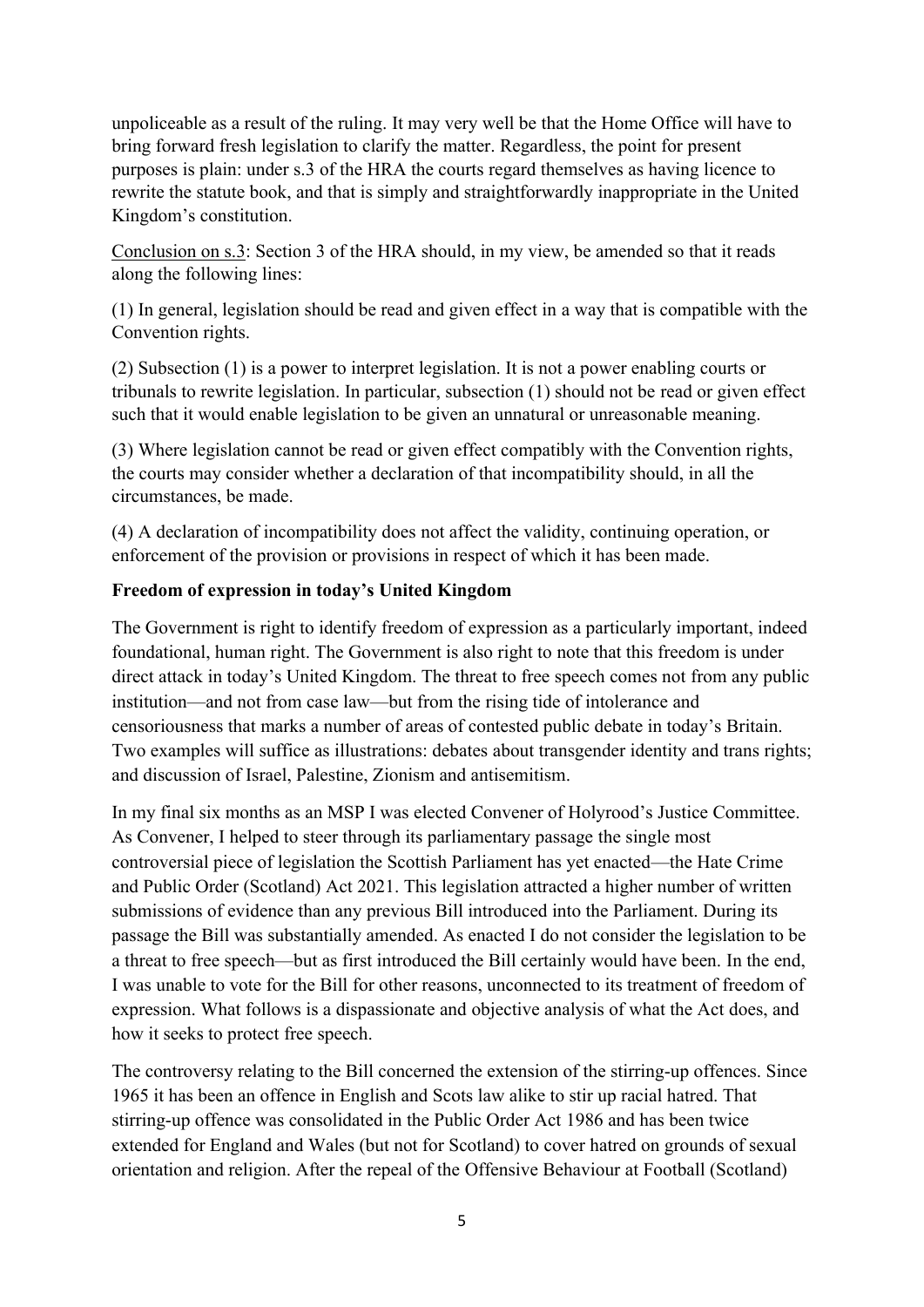Act in 2018, the Court of Session judge Lord Bracadale reviewed hate crime in Scots law; he recommended that it be updated and consolidated. Hence the Hate Crime and Public Order (Scotland) Bill. Among other matters, the Bill extended the stirring-up offences in Scots law not only to race, but also to age, disability, religion, sexual orientation and transgender identity (but not, it is to be noted to sex or gender otherwise). As introduced, it would have been an offence to use threatening, abusive or insulting words or behaviour to stir up hatred on any of these grounds, even if the person using the words or behaviour did not intend to stir up hatred.

As many witnesses pointed out, and as Holyrood's all-party Justice Committee formally reported, this would have run afoul of the law of freedom of expression, which extends not only to speech that is inoffensive, but also to speech that is irritating, contentious, eccentric, heretical, unwelcome, or provocative (provided that it does not provoke violence). As Sedley LJ put it in *Redmond-Bate v DPP* [2000] HRLR 249, "freedom only to speak inoffensively is not worth having". Similarly, and quoting directly from the ECtHR, Lord Rodger said as Lord President that the right to freedom of expression extends and applies to words that "offend, shock or disturb" (see, e.g., *Handyside v UK*).

In order to render the Bill's provisions compatible with Article 10 ECHR, it was amended in the following ways. First, other than as regards race, the stirring-up offences can be committed only if a person uses threatening or abusive words or behaviour (not threatening, abusive or insulting). Secondly, and again other than as regards race, the stirring-up offences can be committed only if the person using the threatening or abusive words or behaviour intended to stir up hatred. Thirdly, the words or behaviour used must be such that a reasonable person would consider them to be threatening or abusive (this is an objective test—it is not enough that a person simply *feels* threatened or abused). Fourthly, the Act specifies that, when considering whether a stirring-up offence has been committed, "particular regard must be had to the importance" of the fact that the right to freedom of expression applies to information or ideas that "offend, shock or disturb". And fifthly, the Act copies and pastes from English law notions that mere "discussion or criticism" of matters relating to age, disability, sexual orientation, or transgender identity are "not to be taken to be threatening or abusive". (With regard to religion, it is not merely discussion or criticism that is not to be taken as threatening or abusive: it is also "expressions of antipathy, dislike, ridicule or insult".)

Conclusion on free speech: In my view, strengthening the ways in which free speech is protected in our human rights laws can learn a number of useful lessons from this Scottish experience (not least because the Law Commission of England and Wales is also looking at hate crime). In particular, it should be written into primary legislation that the right to freedom of expression applies not only to ideas that are officially approved, but extends also to ideas that offend, shock or disturb. There is the world of difference, it seems to me, between using words in such a way as threatens or abuses someone with the intention of stirring-up hatred or provoking violence, and using words in such a way as others may find upsetting, hurtful, offensive, shocking or disturbing. Yet, because of the rising tide of intolerance and censoriousness that we see in the United Kingdom—and not only on certain